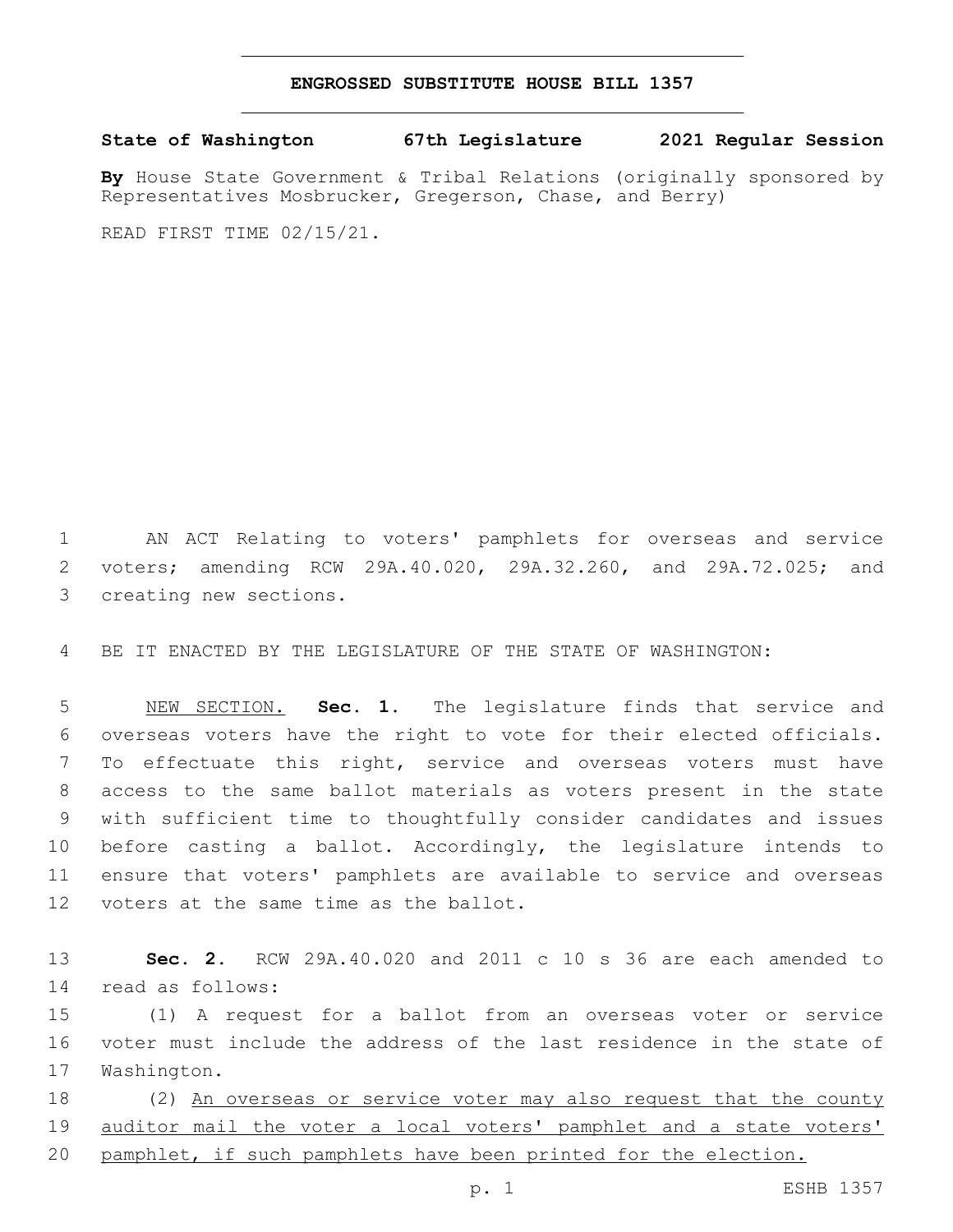(3) No person, organization, or association may distribute any ballot materials that contain a return address other than that of the 3 appropriate county auditor.

 **Sec. 3.** RCW 29A.32.260 and 2011 c 10 s 30 are each amended to 5 read as follows:

 As soon as practicable before the primary, special election, or general election, the county auditor, or if applicable, the city clerk of a first-class or code city, as appropriate, shall mail the local voters' pamphlet to every residence in each jurisdiction that has included information in the pamphlet, as well as to the ballot mailing address of every service or overseas voter registered in the 12 jurisdiction who has requested a voters' pamphlet. The county auditor 13 or city clerk, as appropriate, may choose to mail the pamphlet to each registered voter in each jurisdiction that has included information in the pamphlet, if in his or her judgment, a more 16 economical and effective distribution of the pamphlet would result.  $\underline{A}$  local voters' pamphlet mailed to a service or overseas voter under 18 this section must be accompanied by the state voters' pamphlet, if 19 one has been printed, and must be sent at the same time as the ballot 20 or as soon as practicable thereafter.

 **Sec. 4.** RCW 29A.72.025 and 2009 c 415 s 7 are each amended to 22 read as follows:

 The office of financial management, in consultation with the secretary of state, the attorney general, and any other appropriate state or local agency, shall prepare a fiscal impact statement for each of the following state ballot measures: (1) An initiative to the people that is certified to the ballot; (2) an initiative to the legislature that will appear on the ballot; (3) an alternative measure appearing on the ballot that the legislature proposes to an initiative to the legislature; (4) a referendum bill referred to voters by the legislature; and (5) a referendum measure appearing on the ballot. Fiscal impact statements must be written in clear and concise language, avoid legal and technical terms when possible, and 34 be filed with the secretary of state no later than ((the tenth day of August)) July 15th. Fiscal impact statements may include easily 36 understood graphics.

 A fiscal impact statement must describe any projected increase or decrease in revenues, costs, expenditures, or indebtedness that the